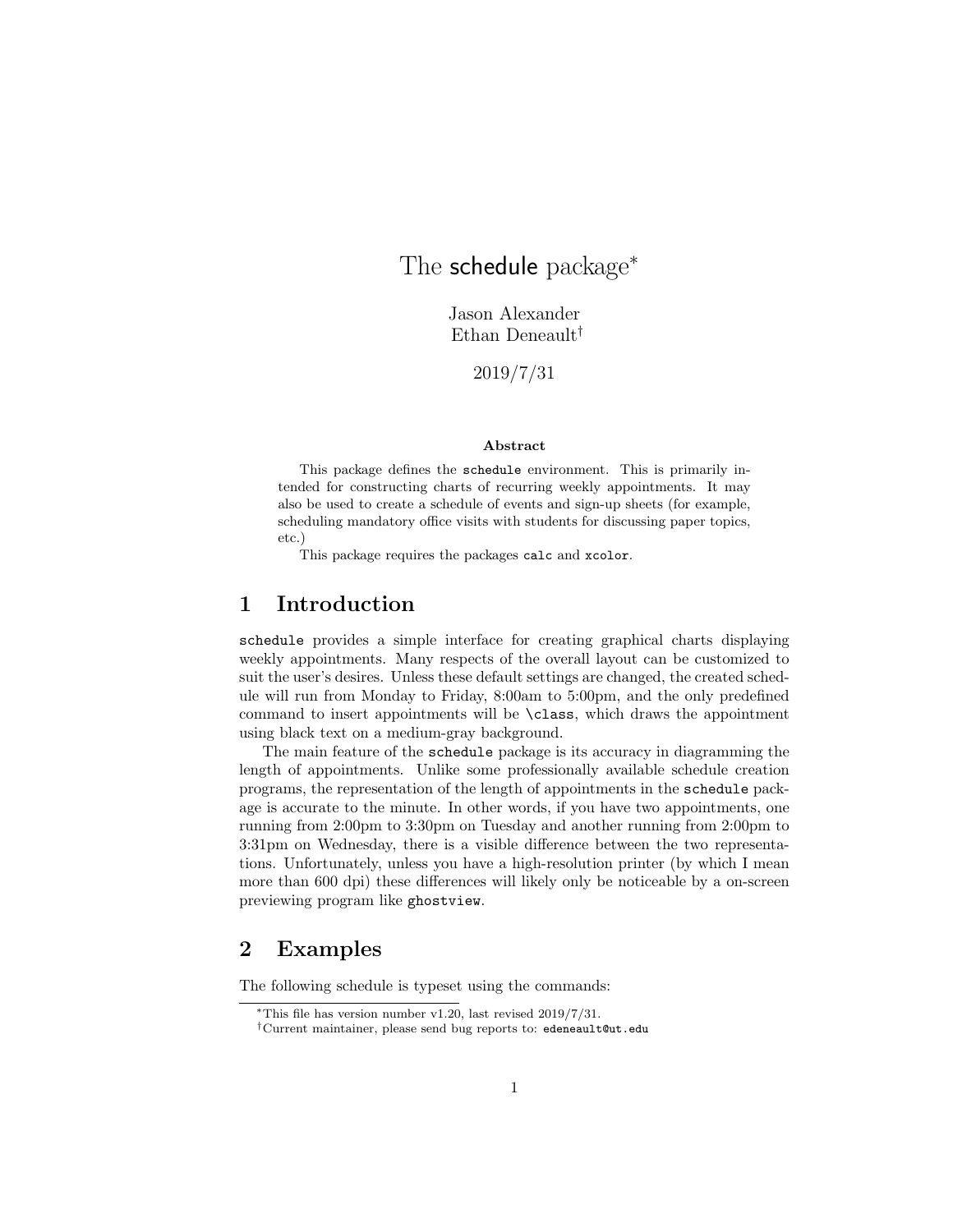```
\CellHeight{.4in}
\CellWidth{1in}
\TimeRange{12:00-15:00}
\SubUnits{30}
\BeginOn{Monday}
\TextSize{\tiny}
\FiveDay
\TwelveHour
\NewAppointment{meeting}{red}{white}
\NewAppointment{workshop}{green}{blue}
\begin{schedule}[Fall Quarter, 1997]
  \class{Moral Philosophy}{HOB2 233}{M}{14:00-16:50}
 \class{Math Logic}{EIC 128}{T,Th}{11:00-12:20}
 \class{Critical Reasoning}{SSL 290}{M,W,F}{13:00-13:50}
 \meeting{Departmental Meeting}{HOB2 233}{W}{12:00-12:50}
 \workshop{Crit. Reas. Workshop}{HOB2 233}{T}{13:00-13:50}
 \class{Office Hours}{HOB2 210}{W,F}{14:00-14:50}
\end{schedule}
```
The result is:

# Fall Quarter, 1997



This example demonstrates all of the user-customizable options. Note several "features" of the package:

- 1. Appointments falling outside of the specified time range for the schedule are automatically truncated to fit. If the appointment falls entirely outside of the time range, it is not printed at all.
- 2. The command \class is predefined to chart appointments pertaining to class attendence. New appointment types may be defined by the user via the \NewAppointment command. The new appointments may use any predefined color for the text or background. Note that the color package allows one to define new colors.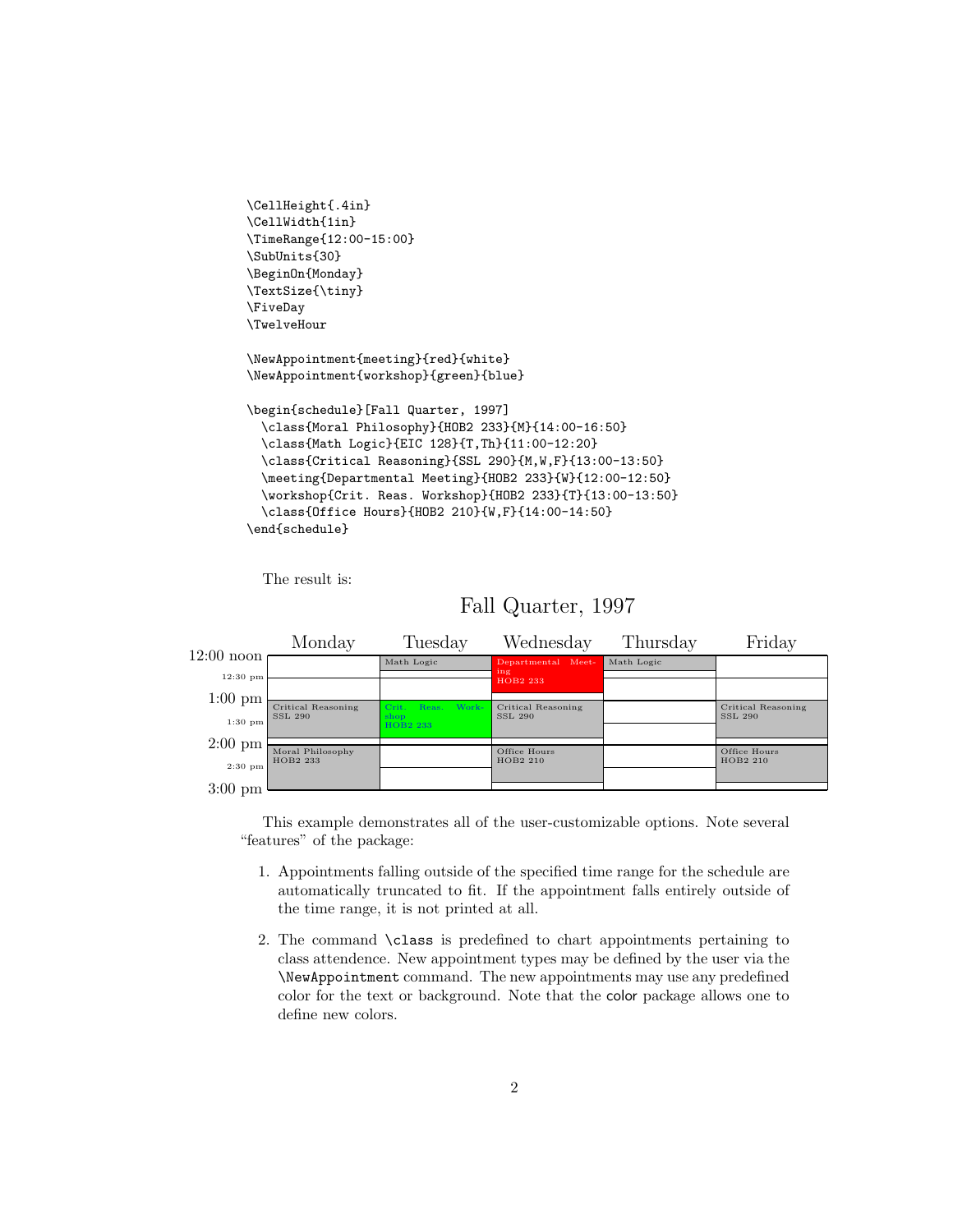- 3. The boxes created to represent appointments are sized to be accurate to the minute. In other words, if you have two appointments, one 52 minutes long and the other 53 minutes long, the box representing the second appointment will be slightly longer.
- 4. The schedule is typeset in a centered displayed environment.

## 3 User Commands

- \CellHeight Including \CellHeight $\langle length \rangle$  before the schedule environment tells LATEX  $2\varepsilon$ what height to make the cells in the schedule (all cells have the same height). Since a cell corresponds to an hour in the schedule, this command allows the user to specify how much vertical space a single hour ought to take up.
- \CellWidth Including \CellWidth\width\ before the schedule environment tells LATEX  $2\varepsilon$  how wide to make every cell in the schedule. The overall width of the schedule is determined by multiplying this value by the number of days (set by the \FiveDay or \SevenDay command), plus the width of the time labels on the left-hand side.
- \TimeRange This command must appear before the schedule environment, otherwise  $L^2F$ FX 2<sub> $\epsilon$ </sub> will not know how deep to make the grid. It is important to note that the time range is specified using a 24-hour format, with a single hyphen between the two times. Deviating from this format will generate an error.
- $\SubUnits$  The  $\SubUnits(number)$  tells the package how to subdivide the hour. If one does not want any subdivisions, simply use  $\SubUnits{60}$ . The value of  $\langle number \rangle$  can be any number than evenly divides 60. It is assumed that, in specifying this value, you know what you are doing: i.e., if you tell  $\text{LATEX} 2<sub>\epsilon</sub>$  to use a **\CellHeight** of 1in, but then set \SubUnits{3}, you will get 20 subdivisions (with times) in a cell only 1in high. In other words, the text on the left-hand side of the schedule will be typeset as a horrible mess. The solution is simple: if you want a large number of subdivisions, simply set \CellHeight to a greater value.
- $\begin{array}{ll} \n\begin{array}{ll}\n\text{NeginOn} \end{array} \end{array}$  The schedule online  $\delta$  and  $\delta$  is LATEX what day of the week to start the schedule on. The possible values are 'Sunday', 'Monday', 'Tuesday', 'Wednesday', 'Thursday', 'Friday', or 'Saturday'. My apologies for non-English speaking users of LATEX. If there is a demand for it, I will fix this in future releases.
- $\text{TextSize}$  With the  $\text{Size}(font-size)$  command, the user tells LATEX what size font to use when typesetting the text inside the boxes. This command ought to be one of the standard LATEX font-size commands, e.g., \tiny, \scriptsize, etc. Using two large of a font will almost always result in bad line breaks inside the boxes, though, due to the narrow width of a cell.
- \FiveDay Tells LATEX to typeset a five-day schedule.
- \SevenDay Tells LATEX to typeset a seven-day schedule.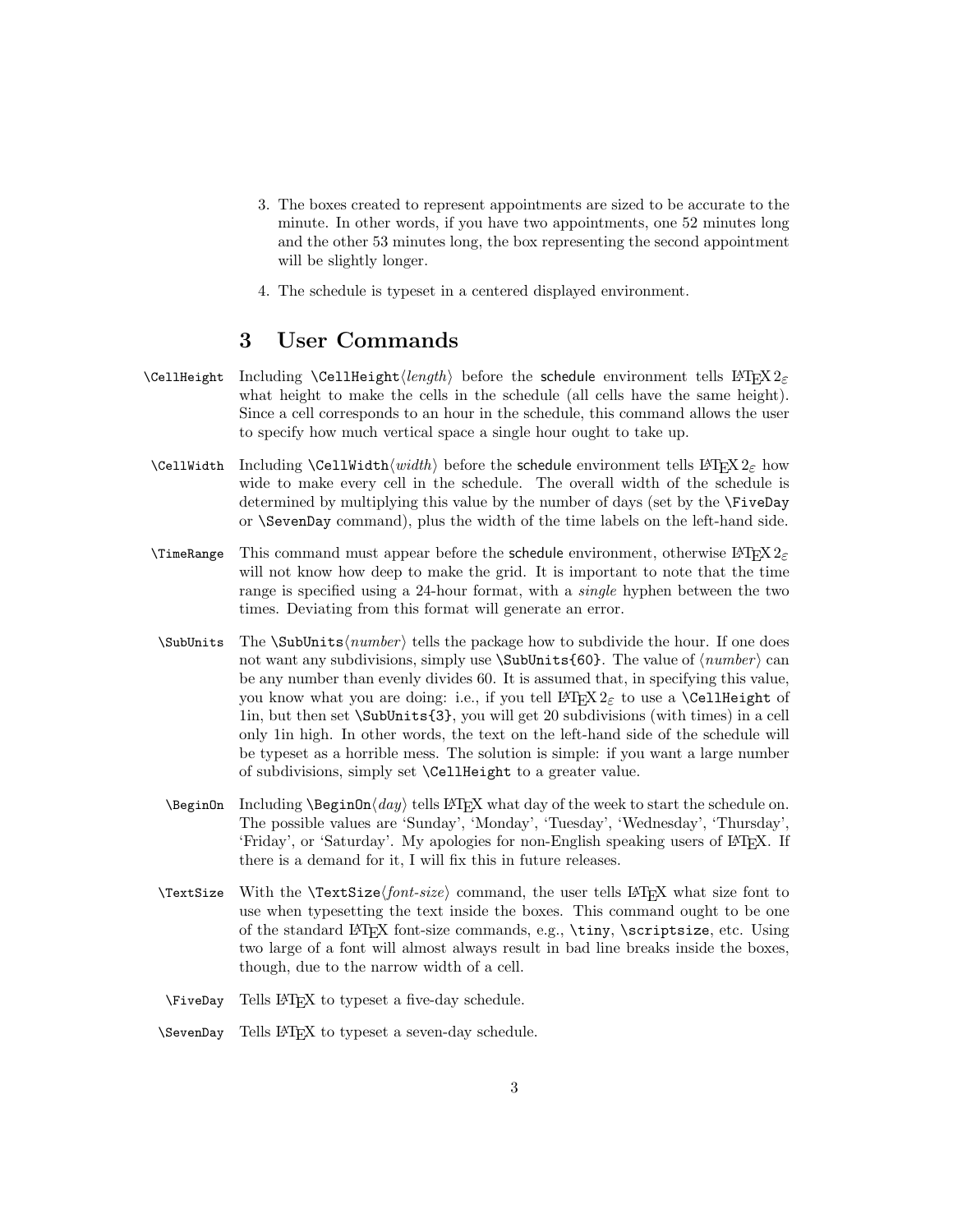\TwelveHour Tells LATEX to typeset times using a 12-hour clock.

\TwentyFourHour Tells LATEX to typeset times using a 24-hour clock.

\NewAppointment By using the \NewAppointment command, the user can customize the appearance of the schedule by changing the color of the text or the background color. The syntax is  $\W$ ewAppointment $\langle$ appointment-name $\rangle$  $\langle$ background-color $\rangle$  $text-color$ ).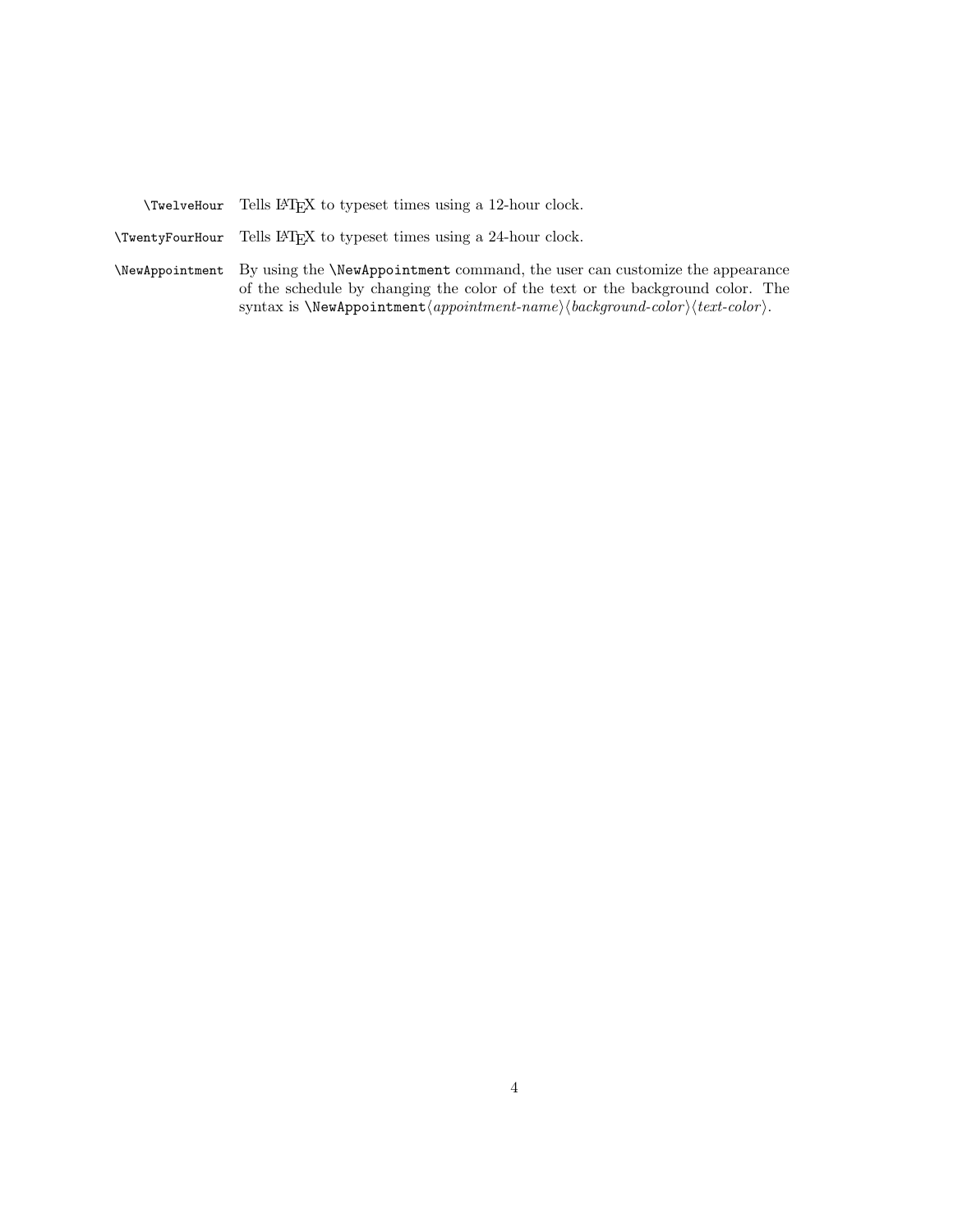# 4 Source Code

```
1 \ProvidesFile{schedule.sty}
2 \NeedsTeXFormat{LaTeX2e}[2005/12/01]
3 \ProvidesPackage{schedule}[2019/7/31 v1.20 schedule package]
4 \RequirePackage{calc}
5 \RequirePackage{xcolor}
6 \definecolor{dark}{gray}{.75}
7 %
8 % CONSTANTS FOR THE WEEK
9 %
10 \def\@sunday{Su}
11 \def\@Sunday{Sunday}
12 \def\@monday{M}
13 \def\@Monday{Monday}
14 \def\@tuesday{T}
15 \def\@Tuesday{Tuesday}
16 \def\@wednesday{W}
17 \def\@Wednesday{Wednesday}
18 \def\@thursday{Th}
19 \def\@Thursday{Thursday}
20 \def\@friday{F}
21 \def\@Friday{Friday}
22 \def\@saturday{Sa}
23 \def\@Saturday{Saturday}
24 \%25 % COUNTERS, LENGTHS, ETC.
26 %
27 \newlength{\cell@height}
28 \setlength{\cell@height}{1in}
29 \newlength{\cell@width}
30 \setlength{\cell@width}{1in}
31 \newlength{\box@depth}
32 \newcounter{sch@col@width} \setcounter{sch@col@width}{60}
33 \newlength{\box@width}
34 \setlength{\box@width}{1in*(\value{sch@col@width}/60)}
35 \newlength{\col@width}
36 \setlength{\col@width}{1in*(\value{sch@col@width}/60)}
37 \newlength{\sch@depth} \setlength{\sch@depth}{9in}
38 \newlength{\fill@length}
39 \newlength{\@temp@length}
40 \newlength{\@@temp@length}
41 \newlength{\line@thickness} % The thickness of the lines in the drawing
42 \setlength{\line@thickness}{.4pt}
43 \newlength{\adjusted@cell@width}
44 \newlength{\adjusted@cell@height}
45
46 \newcounter{picture@units@wide}
47 \newcounter{xcoords}
48 \newcounter{ycoords}
```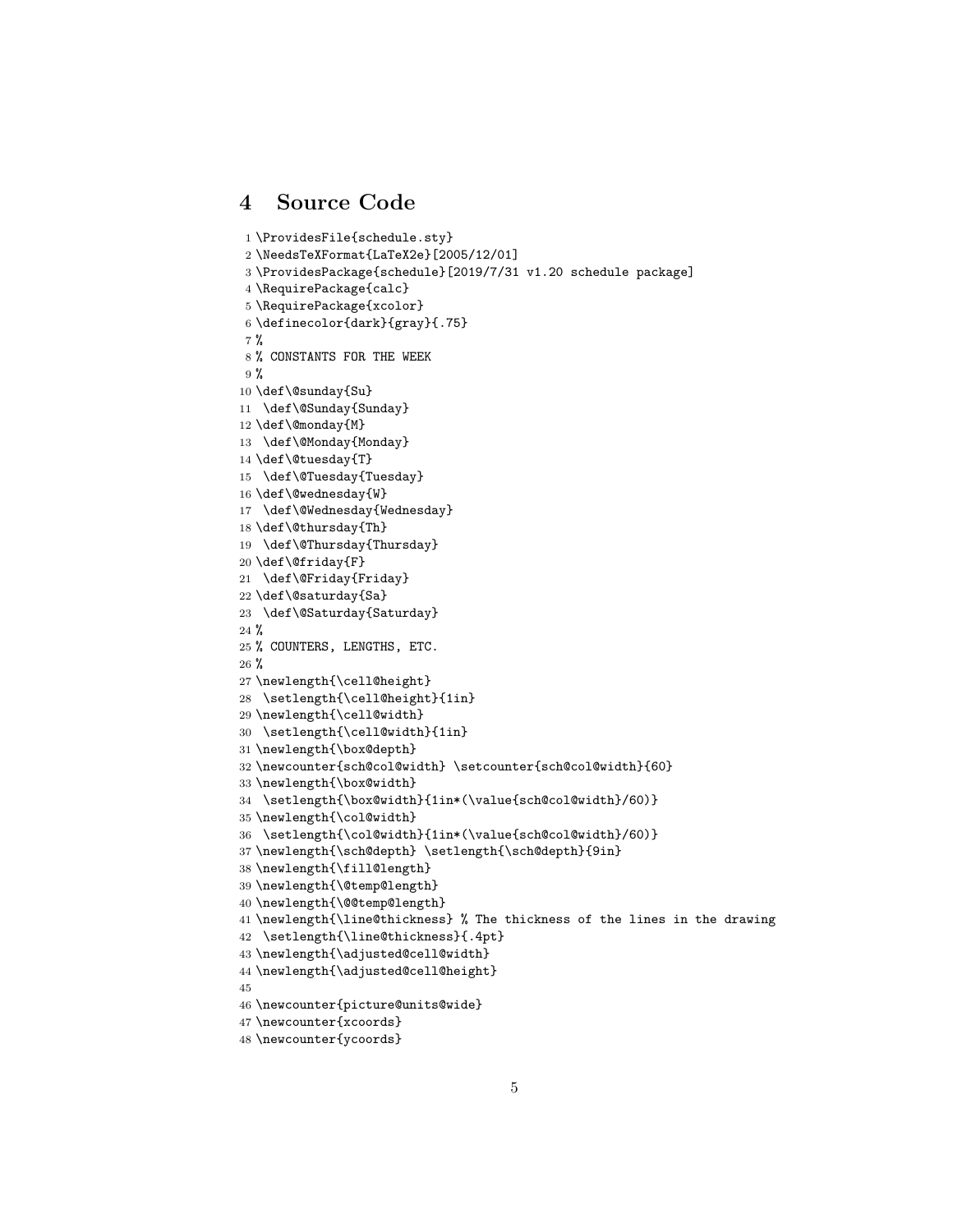```
49 \newcounter{timea}
50 \newcounter{timeb}
51 \newcounter{grid@width}
52 \newcounter{grid@height}
53 \newcounter{number@of@cells} % The number of VERTICAL cells
54 \newcounter{number@of@subcells}
55 \newcounter{number@of@days} % The number of days in the grid
56 \newcounter{dp@vlines} % The number of vertical lines actually needed is
57 % \value{number@of@days} + 1 ...
58 \newcounter{dp@hlines} % The number of horizontal lines actually needed is
59 % \value{number@of@cells} + 1 ...
60 \newcounter{dp@hcell@lines} % The number of horizontal lines that are
61 % either (1) associated with an hour, or
62 % (2) on the top or bottom of the grid.
63 \newcounter{pu@cell@width}
64 \newcounter{pu@cell@height}
65 \setcounter{pu@cell@height}{60}
66 \newcounter{pu@grid@top}
67 \newcounter{pu@grid@width}
68 \newcounter{pu@subticks}
69 \newcounter{start@time}
70 \newcounter{end@time}
71 \newcounter{x@coord} % Temporary x-coordinate
72 \newcounter{y@coord} % Temporary y-coordinate
73 \newcounter{@tempc}
74 \newcounter{@tempd}
75 \newcounter{label@sep} % distance from label to gride
76 \setcounter{label@sep}{5} %initialized to 5 picture units
77
78 \newcounter{x@Sunday}
79 \newcounter{x@Monday}
80 \newcounter{x@Tuesday}
81 \newcounter{x@Wednesday}
82 \newcounter{x@Thursday}
83 \newcounter{x@Friday}
84 \newcounter{x@Saturday}
85
86 \newsavebox{\temp@box}
87 \newif\ifweekends
88 \newif\iftwelve
89 \newcount\@i
90 \newcount\@j
91
92 \def\TimeRange#1{\compute@number@of@cells #1\end@compute}
93 \def\compute@number@of@cells#1:#2-#3:#4\end@compute{%
94 \setcounter{number@of@cells}{#3-#1}%
95 \setcounter{start@time}{#1}%
96 \setcounter{end@time}{#3}}
97
98 \def\TextSize#1{\def\appt@textsize{#1}}
```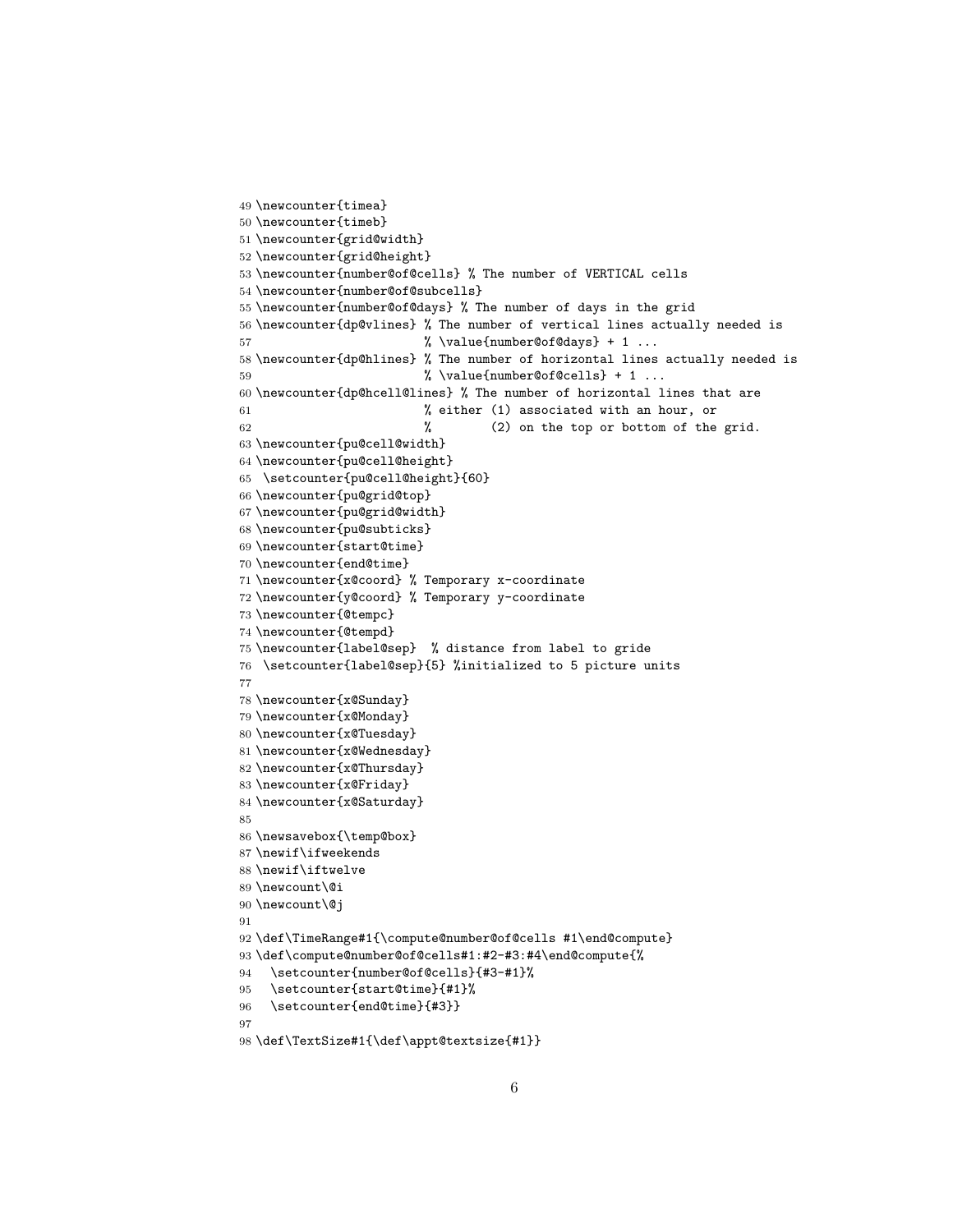```
99 \TextSize{\scriptsize}
100
101 \def\IncludeWeekends{\weekendstrue}
102 \def\NoWeekends{\weekendsfalse}
103
104 \def\SevenDay{\weekendstrue}
105 \def\FiveDay{\weekendsfalse}
106 \def\TwelveHour{\twelvetrue}
107 \def\TwentyFourHour{\twelvefalse}
108
109 \def\CellHeight#1{\setlength{\cell@height}{#1}%
110 \setlength{\unitlength}{\cell@height*\ratio{1pt}{60pt}}}
111 \def\CellWidth#1{\setlength{\cell@width}{#1}%
112 \setcounter{pu@cell@width}{1*\ratio{\cell@width}{\unitlength}}}
113 \def\SubUnits#1{\setcounter{pu@subticks}{#1}%
114 \setcounter{number@of@subcells}{60/\value{pu@subticks}}}
115
116 \def\calculate@grid@dimensions{%
117 \ifweekends \setcounter{number@of@days}{7}
118 \else \setcounter{number@of@days}{5}%
119 \fi%
120 \setcounter{dp@hcell@lines}{\value{number@of@cells}+1}
121 \setcounter{grid@width}{\value{number@of@days}*\value{pu@cell@width}}%
122 \setcounter{grid@height}{\value{number@of@cells}*60}
123 \setcounter{dp@vlines}{\value{number@of@days}+1}
124 \setcounter{dp@hlines}{\value{number@of@cells}*(60/\value{pu@subticks}) + 1}}
125
126
127 \def\draw@grid{%\calculate@grid@dimensions
128 \linethickness{.2pt}%
129 \multiput(0,0)(0,\value{pu@subticks}){\value{dp@hlines}}{\line(1,0){\value{grid@width}}}%
130 \thicklines
131 \multiput(0,0)(0,60){\value{dp@hcell@lines}}{\line(1,0){\value{grid@width}}}
132 \thinlines}
133
134 \def\LineThickness#1{\setlength{\line@thickness}{#1}%
135 \linethickness{\line@thickness}%
136 \setlength{\adjusted@cell@width}{\cell@width - 1\line@thickness}
137 \setlength{\adjusted@cell@height}{\cell@height - 1\line@thickness}}
138
139
140 \def\@Su@week{{Sunday} {Monday} {Tuesday} {Wednesday} {Thursday} {Friday} {Saturday}}
141 \def\@M@week{{Monday} {Tuesday} {Wednesday} {Thursday} {Friday} {Saturday} {Sunday}}
142 \def\@T@week{{Tuesday} {Wednesday} {Thursday} {Friday} {Saturday} {Sunday} {Monday}}
143 \def\@W@week{{Wednesday} {Thursday} {Friday} {Saturday} {Sunday} {Monday} {Tuesday}}
144 \def\@Th@week{{Thursday} {Friday} {Saturday} {Sunday} {Monday} {Tuesday} {Wednesday}}
145 \def\@F@week{{Friday} {Saturday} {Sunday} {Monday} {Tuesday} {Wednesday} {Thursday}}
146 \def\@Sa@week{{Saturday} {Sunday} {Monday} {Tuesday} {Wednesday} {Thursday} {Friday}}
147
148 \def\BeginOn#1{\def\start@day{#1}}
```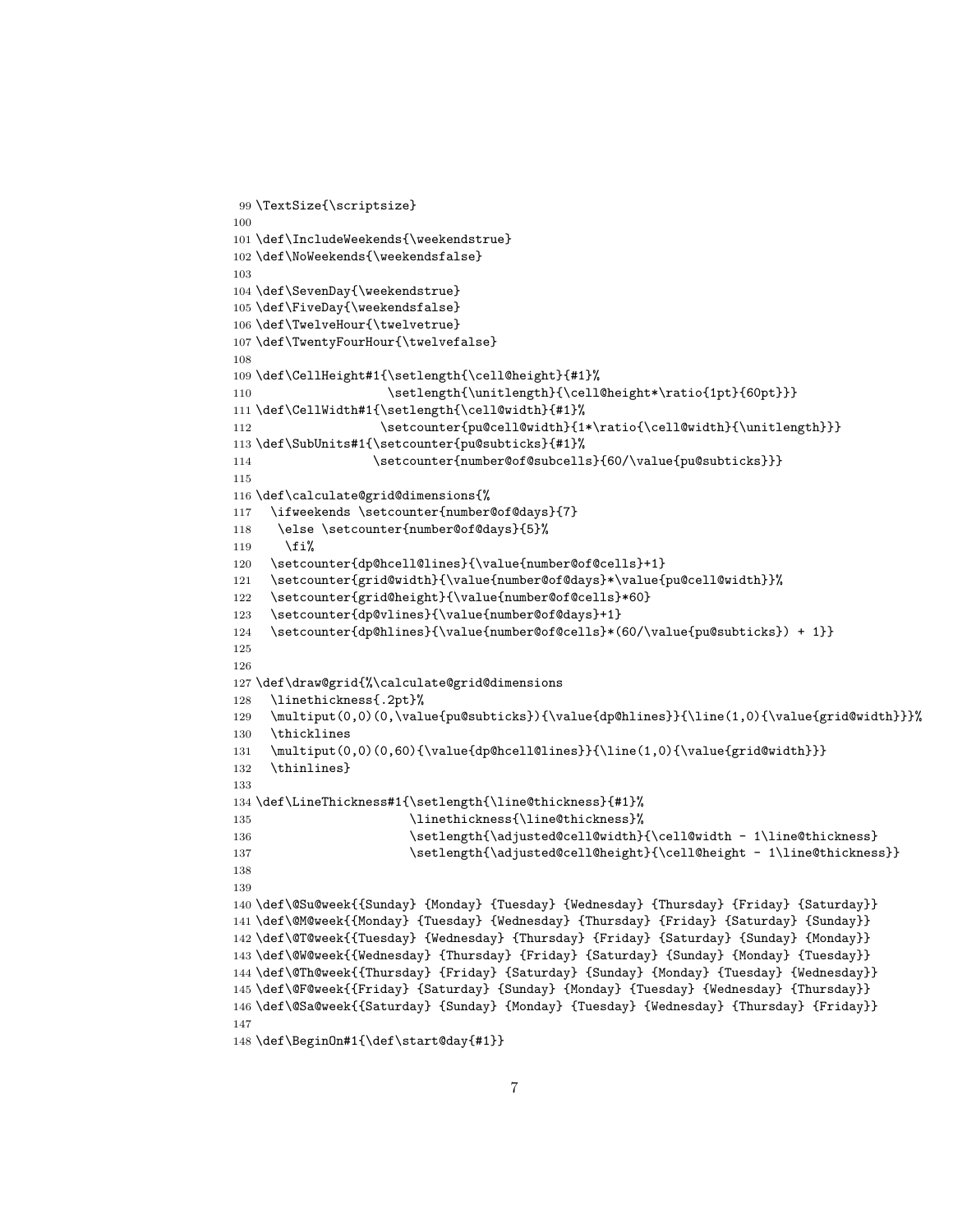```
150 \def\add@labels{%
151 \ifx\start@day\@Sunday \expandafter\do@days\@Su@week \relax
152 \else\ifx\start@day\@Monday \expandafter\do@days\@M@week \relax
153 \else\ifx\start@day\@Tuesday \expandafter\do@days\@T@week \relax
154 \else\ifx\start@day\@Wednesday \expandafter\do@days\@W@week \relax
155 \else\ifx\start@day\@Thursday \expandafter\do@days\@Th@week \relax
156 \else\ifx\start@day\@Friday \expandafter\do@days\@F@week \relax
157 \else\expandafter\do@days\@Sa@week \relax
158 \fi\fi\fi\fi\fi\fi}
159
160
161 \def\@sfor #1:=#2 \upto #3 \step #4 \do #5{%
162 #1=#2\relax%
163 \@whilenum #1<#3 \do {#5 \advance#1 by #4}#5}
164
165 \def\add@times{%
166 \setcounter{@tempc}{\value{start@time}}%
167 \@sfor \@i :=0 \upto \value{number@of@cells} \step 1 \do%
168 {\setcounter{x@coord}{0}% Set the x-coord right
169 \setcounter{y@coord}{\value{grid@height}-60*\@i}% adjust for the right hour cell
170 \ifnum\value{@tempc}=0%
171 \iftwelve
172 \setcounter{@tempd}{\value{@tempc}+12}%
173 \put(\value{x@coord},\value{y@coord}){%
174 \makebox(0,0)[r]{\the@tempd:00~midnight~~}}% Midnight Hack
175 \else
176 \setcounter{@tempd}{\value{@tempc}}%
177 \put(\value{x@coord},\value{y@coord}){%
178 \makebox(0,0)[r]{\the@tempd:00~~}}% Midnight Hack
179 \fi
180 \else\ifnum\value{@tempc}=24%
181 \iftwelve
182 \setcounter{@tempd}{\value{@tempc}-12}%
183 \put(\value{x@coord},\value{y@coord}){%
184 \makebox(0,0)[r]{\the@tempd:00~midnight~}}% Midnight Hack
185 \else
186 \setcounter{@tempd}{\value{@tempc}}%
187 \put(\value{x@coord},\value{y@coord}){%
188 \makebox(0,0)[r]{\the@tempd:00~~}}% Midnight Hack
189 \fi
190 \else\ifnum\value{@tempc}>12%
191 \iftwelve
192 \setcounter{@tempd}{\value{@tempc}-12}%
193 \put(\value{x@coord},\value{y@coord}){%
194 \makebox(0,0)[r]{\the@tempd:00~pm~}}%
195 \else
196 \setcounter{@tempd}{\value{@tempc}}%
197 \put(\value{x@coord},\value{y@coord}){%
198 \makebox(0,0)[r]{\the@tempd:00~~}}%
```
149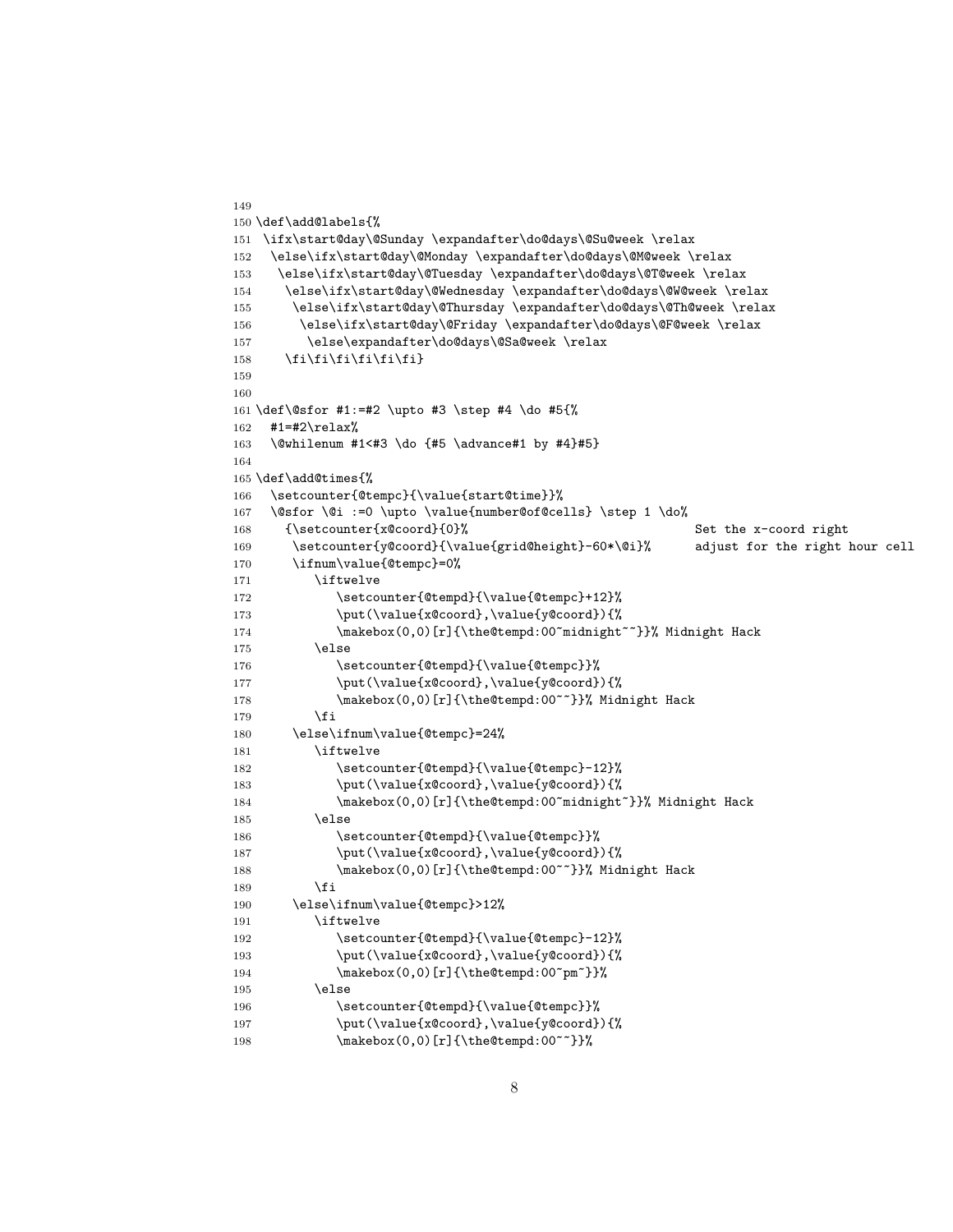| 199        | \fi                                                                              |
|------------|----------------------------------------------------------------------------------|
| 200        | \else\ifnum\value{@tempc}=12%                                                    |
| 201        | \iftwelve                                                                        |
| 202        | \setcounter{@tempd}{\value{@tempc}}%                                             |
| 203        | \put(\value{x@coord},\value{y@coord}){%                                          |
| 204        | \makebox(0,0)[r]{\the@tempd:00~noon~}}% Noontime Hack                            |
| 205        | \else                                                                            |
| 206        | \setcounter{@tempd}{\value{@tempc}}%                                             |
| 207        | \put(\value{x@coord},\value{y@coord}){%                                          |
| 208        | \makebox(0,0)[r]{\the@tempd:00~~}}%                                              |
| 209        | \fi                                                                              |
| 210        | \else                                                                            |
| 211        | \iftwelve                                                                        |
| 212        | \put(\value{x@coord},\value{y@coord}){%                                          |
| 213        | \makebox(0,0)[r]{\the@tempc:00~am~}}%                                            |
| 214        | \else                                                                            |
| 215        | \put(\value{x@coord},\value{y@coord}){%                                          |
| 216        | \makebox(0,0)[r]{\the@tempc:00~~}}%                                              |
| 217        | \fi                                                                              |
| 218        | \fi\relax%                                                                       |
| 219        | \fi\relax%                                                                       |
| 220        | \fi\relax%                                                                       |
| 221        | \fi\relax%                                                                       |
| 222        | \@sfor \@j := \value{pu@subticks} \upto 59 \step \value{pu@subticks} \do%        |
| 223        | {\ifnum\@i=\value{number@of@cells}% Test to see if this should be the last label |
| 224        | \relax%                                                                          |
| 225        | \else%                                                                           |
| 226        | \ifnum\@j=60%                                                                    |
| 227        | \relax%                                                                          |
| 228        | \else%                                                                           |
| 229        | $\binom{0}{3}$                                                                   |
| 230        | \def\the@minutes{0\the\@j}%                                                      |
| 231        | \else\def\the@minutes{\the\@j}%                                                  |
| 232        | \fi%                                                                             |
| 233        | \setcounter{y@coord}{\value{y@coord}-\@j}%                                       |
| 234        | \ifnum\value{@tempc}=0%                                                          |
| 235        | \iftwelve                                                                        |
|            | \setcounter{@tempd}{\value{@tempc}+12}%                                          |
| 236        | \put(\value{x@coord},\value{y@coord}){%                                          |
| 237<br>238 | \makebox(0,0)[r]{\tiny\the@tempd:\the@minutes~am~}}% Hack to get 12:xx AM ri     |
| 239        | \else                                                                            |
| 240        | \setcounter{@tempd}{\value{@tempc}}%                                             |
| 241        | \put(\value{x@coord},\value{y@coord}){%                                          |
| 242        | \makebox(0,0)[r]{\tiny\the@tempd:\the@minutes~~}}                                |
| 243        | \fi                                                                              |
| 244        | \else\ifnum\value{@tempc}=24%                                                    |
|            | \iftwelve                                                                        |
| 245        | \setcounter{@tempd}{\value{@tempc}-12}%                                          |
| 246        | \put(\value{x@coord},\value{y@coord}){%                                          |
| 247        | \makebox(0,0)[r]{\tiny\the@tempd:\the@minutes~am~}}% Hack to get 12:xx AM ri     |
| 248        |                                                                                  |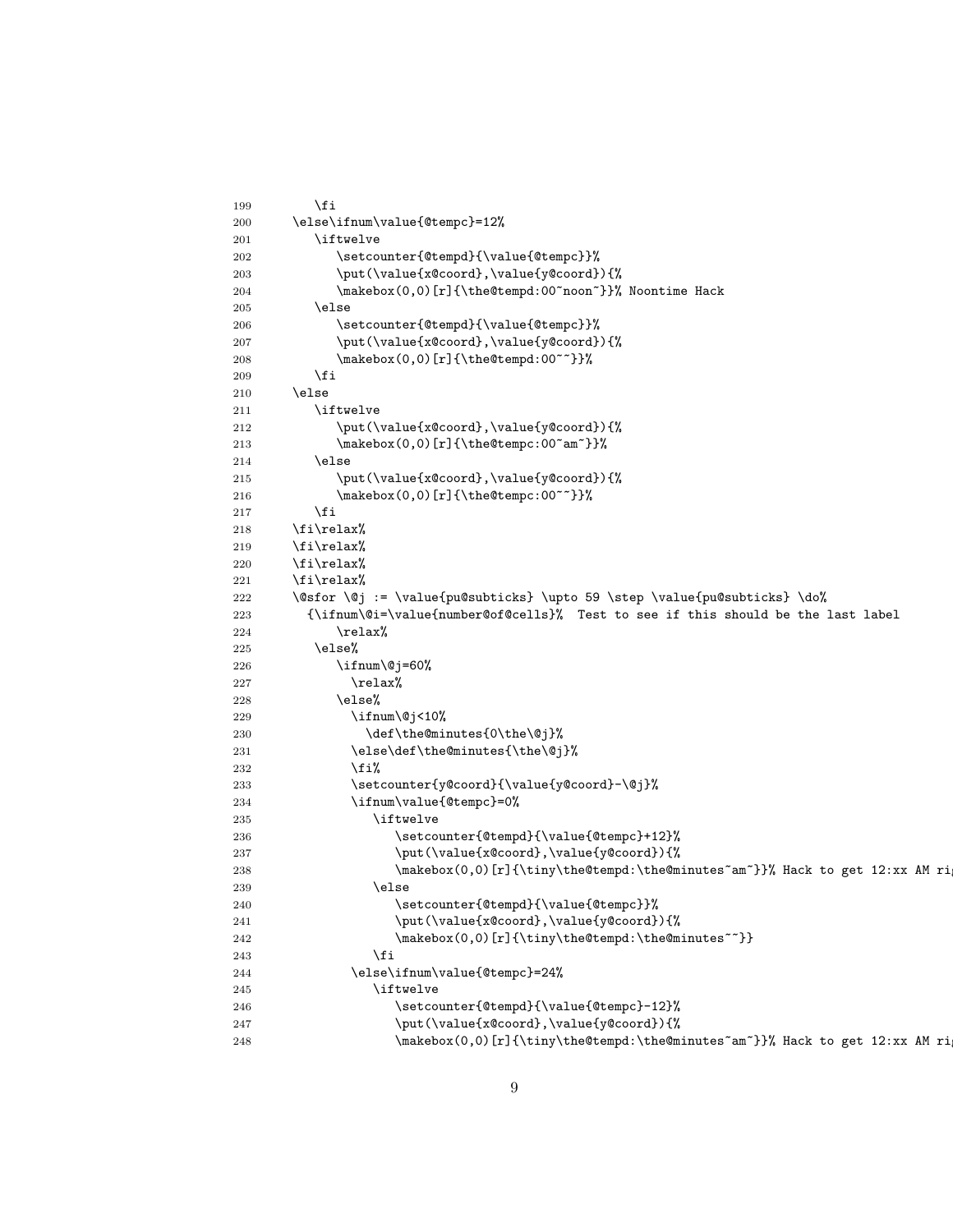| 249 | \else                                                                        |
|-----|------------------------------------------------------------------------------|
| 250 | \setcounter{@tempd}{\value{@tempc}}%                                         |
| 251 | \put(\value{x@coord},\value{y@coord}){%                                      |
| 252 | \makebox(0,0)[r]{\tiny\the@tempd:\the@minutes~~}}                            |
| 253 | \fi                                                                          |
| 254 | \else\ifnum\value{@tempc}>12%                                                |
| 255 | \iftwelve                                                                    |
| 256 | \setcounter{@tempd}{\value{@tempc}-12}%                                      |
| 257 | \put(\value{x@coord},\value{y@coord}){%                                      |
| 258 | \makebox(0,0)[r]{\tiny\the@tempd:\the@minutes~pm~}}% write the time (usin    |
| 259 | \else                                                                        |
| 260 | \setcounter{@tempd}{\value{@tempc}}%                                         |
| 261 | \put(\value{x@coord},\value{y@coord}){%                                      |
| 262 | \makebox(0,0)[r]{\tiny\the@tempd:\the@minutes~~}}                            |
| 263 | \fi                                                                          |
| 264 | \else\ifnum\value{@tempc}=12%                                                |
| 265 | \iftwelve                                                                    |
| 266 | \setcounter{@tempd}{\value{@tempc}}%                                         |
| 267 | \put(\value{x@coord},\value{y@coord}){%                                      |
| 268 | \makebox(0,0)[r]{\tiny\the@tempd:\the@minutes~pm~}}% Hack to get 12:xx PM ri |
| 269 | \else                                                                        |
| 270 | \setcounter{@tempd}{\value{@tempc}}%                                         |
| 271 | \put(\value{x@coord},\value{y@coord}){%                                      |
| 272 | \makebox(0,0)[r]{\tiny\the@tempd:\the@minutes~~}}                            |
| 273 | \fi                                                                          |
| 274 | \else                                                                        |
| 275 | \iftwelve                                                                    |
| 276 | \put(\value{x@coord},\value{y@coord}){%                                      |
| 277 | \makebox(0,0)[r]{\tiny\the@tempc:\the@minutes~am~}}% write the time (usin    |
| 278 | \else                                                                        |
| 279 | \put(\value{x@coord},\value{y@coord}){%                                      |
| 280 | \makebox(0,0)[r]{\tiny\the@tempc:\the@minutes~~}}                            |
| 281 | \fi                                                                          |
| 282 | \fi%                                                                         |
| 283 | \fi%                                                                         |
| 284 | \fi%                                                                         |
| 285 | \fi%                                                                         |
| 286 | \fi%                                                                         |
| 287 | \fi%                                                                         |
| 288 | \setcounter{y@coord}{\value{y@coord}+\@j}}                                   |
| 289 | \addtocounter{@tempc}{1}}}%                                                  |
| 290 |                                                                              |
|     | 291 \def\do@days#1#2#3#4#5#6#7{%                                             |
| 292 | \setcounter{x@coord}{1*\ratio{\value{pu@cell@width} pt}{2 pt}}%              |
| 293 | \setcounter{y@coord}{\value{grid@height}+\value{label@sep}}%                 |
| 294 | \put(\value{x@coord},\value{y@coord}){\makebox(0,0)[b]{\large #1}}%          |
| 295 | \setcounter{x@coord}{\value{x@coord}+\value{pu@cell@width}}%                 |
| 296 | \put(\value{x@coord},\value{y@coord}){\makebox(0,0)[b]{\large #2}}%          |
| 297 | \setcounter{x@coord}{\value{x@coord}+\value{pu@cell@width}}%                 |
| 298 | \put(\value{x@coord},\value{y@coord}){\makebox(0,0)[b]{\large #3}}%          |
|     |                                                                              |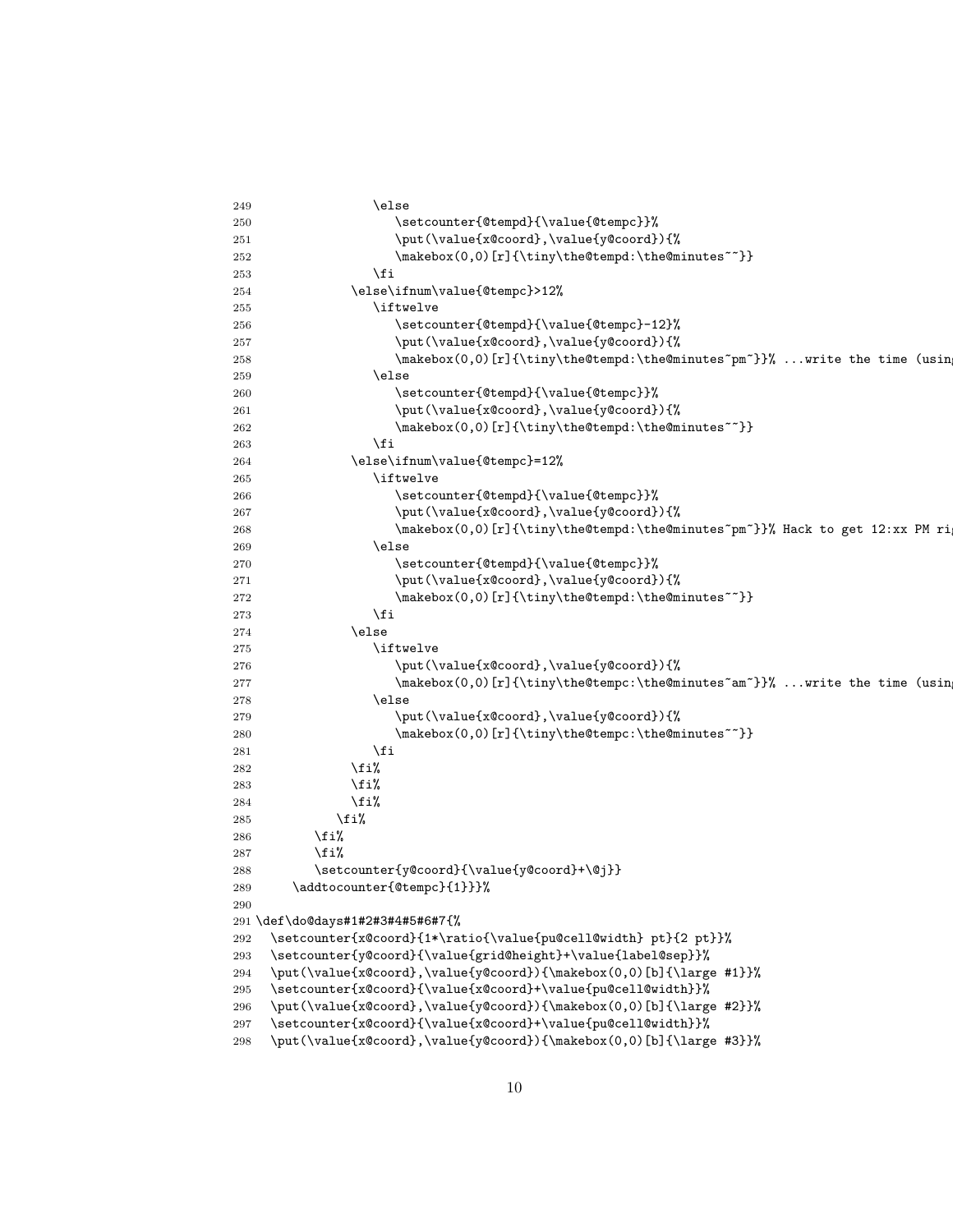```
299 \setcounter{x@coord}{\value{x@coord}+\value{pu@cell@width}}%
300 \put(\value{x@coord},\value{y@coord}){\makebox(0,0)[b]{\large #4}}%
301 \setcounter{x@coord}{\value{x@coord}+\value{pu@cell@width}}%
302 \put(\value{x@coord},\value{y@coord}){\makebox(0,0)[b]{\large #5}}%
303 \setcounter{x@coord}{\value{x@coord}+\value{pu@cell@width}}%
304 \ifweekends
305 \put(\value{x@coord},\value{y@coord}){\makebox(0,0)[b]{\large #6}}%
306 \setcounter{x@coord}{\value{x@coord}+\value{pu@cell@width}}%
307 \put(\value{x@coord},\value{y@coord}){\makebox(0,0)[b]{\large #7}}\fi}
308
309
310 \def\set@x@coords@for@days{%
311 \ifx\start@day\@Sunday%
312 \qquad \text{Qi=0\relax\%}313 \@tfor \@temp := {Sunday} {Monday} {Tuesday} {Wednesday} {Thursday} {Friday} {Saturday} \do
314 {\setcounter{x@\@temp}{\@i*\value{pu@cell@width}}%
315 \advance\@i by 1}
316 \def\skipday@i{F}
317 \def\skipday@ii{Sa}\fi
318 \ifx\start@day\@Monday
319 \qquad \text{Qi=0\relax\%}320 \\tfor \@temp := {Monday} {Tuesday} {Wednesday} {Thursday} {Friday} {Saturday} {Sunday} \do
321 {\setcounter{x@\@temp}{\@i*\value{pu@cell@width}}%
322 \advance\@i by 1}
323 \def\skipday@i{Sa}
324 \def\skipday@ii{Su}\fi
325 \ifx\start@day\@Tuesday
326 \@i=0\relax\@i=0\relax\@i=0\relax\@i=0\relax\@i=0\relax\@i=0\relax\@i=0\relax\@i=0\relax\@i=0\relax\@i=0\relax\@i=0\relax\@i=0\relax\@i=0\relax\@i=0\relax\@i=0\relax\@i=0\relax\@i=0\relax\@i=0\relax\@i=0\relax\@i=0\relax\@i=0\relax\@i=0\relax\@i=0\relax\@i=0\relax\327 \@tfor \@temp := {Tuesday} {Wednesday} {Thursday} {Friday} {Saturday} {Sunday} {Monday} \do
328 {\setcounter{x@\@temp}{\@i*\value{pu@cell@width}}%
329 \advance\@i by 1}
330 \def\skipday@i{Su}
331 \def\skipday@ii{M}\fi
332 \ifx\start@day\@Wednesday
333 \text{Qi}=0\text{relax}\text{?}334 \@tfor \@temp := {Wednesday} {Thursday} {Friday} {Saturday} {Sunday} {Monday} {Tuesday} \do
335 {\setcounter{x@\@temp}{\@i*\value{pu@cell@width}}%
336 \advance\@i by 1}
337 \def\skipday@i{M}
338 \def\skipday@ii{T}\fi
339 \ifx\start@day\@Thursday
340 \qquad \text{Qi=0\relax\%}341 \@tfor \@temp := {Thursday} {Friday} {Saturday} {Sunday} {Monday} {Tuesday} {Wednesday} \do
342 {\setcounter{x@\@temp}{\@i*\value{pu@cell@width}}%
343 \advance\@i by 1}
344 \def\skipday@i{T}
345 \def\skipday@ii{W}\fi
346 \ifx\start@day\@Friday
347 \qquad \text{Qi=0\relax\%}348 \@tfor \@temp := {Friday} {Saturday} {Sunday} {Monday} {Tuesday} {Wednesday} {Thursday} \do
```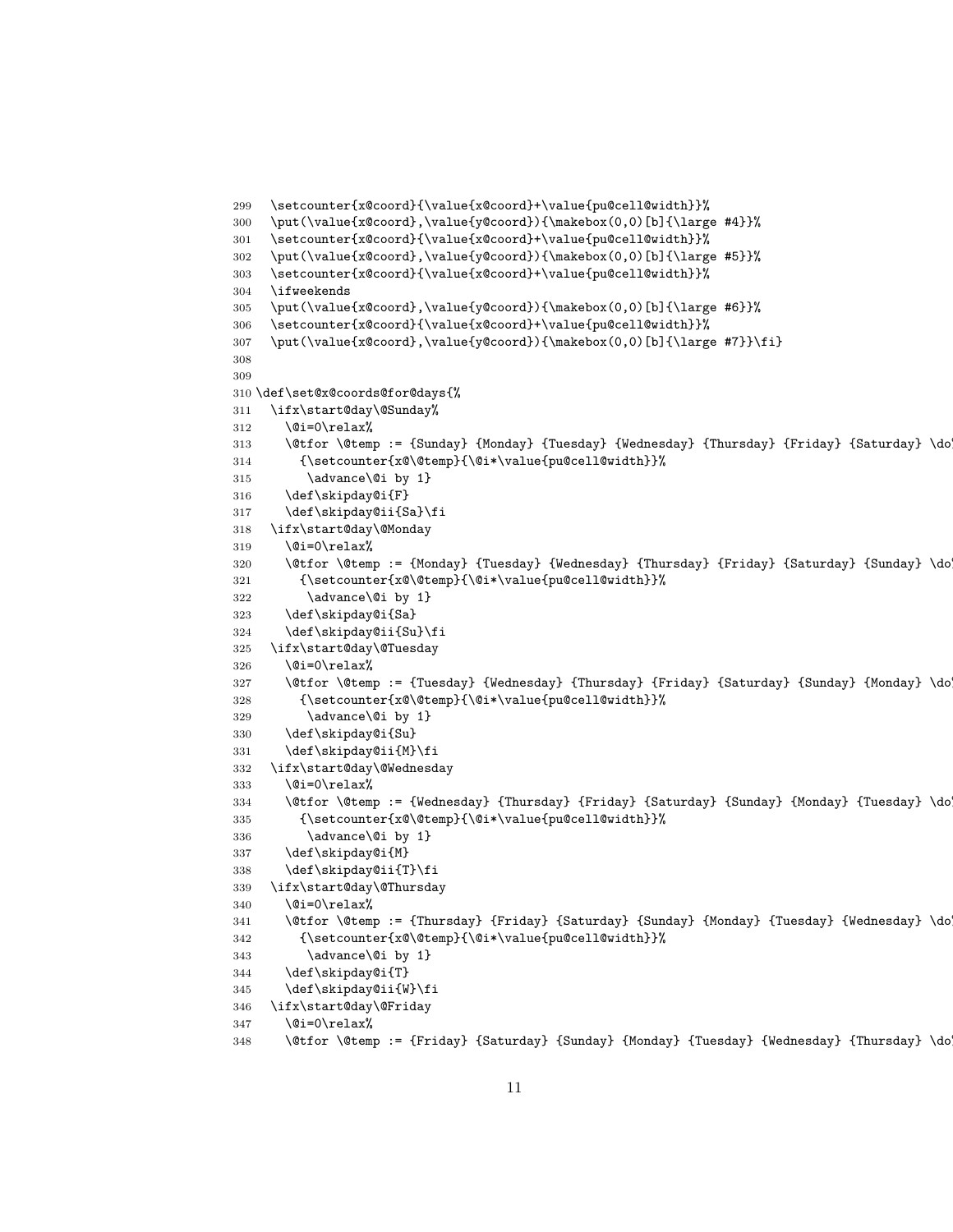```
349 {\setcounter{x@\@temp}{\@i*\value{pu@cell@width}}%
350 \advance\@i by 1}
351 \def\skipday@i{W}
352 \def\skipday@ii{Th}\fi
353 \ifx\start@day\@Saturday
354 \qquad \text{Qi=0\relax\%}355 \@tfor \@temp := {Saturday} {Sunday} {Monday} {Tuesday} {Wednesday} {Thursday} {Friday} \do
356 {\setcounter{x@\@temp}{\@i*\value{pu@cell@width}}%
357 \advance\@i by 1}
358 \def\skipday@i{Th}
359 \def\skipday@ii{F}\fi
360 }
361
362 % ------------------------------------------------------------------------
363 % Commands to insert info about an appointment
364 % ------------------------------------------------------------------------
365 \newif\ifset@start@time
366 \newif\ifset@end@time
367 \newif\ifsetboxdepth
368 \newif\ifinrange
369
370 \def\NewAppointment#1#2#3{% #1 = name, #2 = background color, #3 = textcolor
371 \expandafter\def\csname #1\endcsname##1##2##3##4{%
372 \setboxdepthtrue% assume we want to calculate the box depth
373 \inrangetrue% assume the appt is in range
374 \set@start@timetrue% assume we want to calculate the start time
375 \set@end@timetrue% assume we want to calculate the end time
376 \@includetrue% assume we will include it
377 \edef\appt@name{#1}% save the appt name
378 \edef\appt@color{#2}% save the background color
379 \edef\appt@textcolor{#3}% save the save color
380 \expandafter\def\csname #1@name\endcsname{##1}% save the name
381 \expandafter\def\csname #1@location\endcsname{##2}% save the loc.
382 \expandafter\def\csname #1@days\endcsname{##3}% save the days
383 \expandafter\def\csname #1@time\endcsname{##4}% save the time
384 \place@appt@box##3,\stop}}
385
386 \NewAppointment{class}{dark}{black}
387
388 \def\place@appt@box#1{%
389 \ifx#1\stop \let\@next=\@gobble%
390 \else \let\@next=\set@x@coords\fi\@next#1}
391
392 \def\set@x@coords#1,{\def\the@day{#1}%
393 \ifx\the@day\@sunday\setcounter{xcoords}{\value{x@Sunday}}%
394 \else\ifx\the@day\@monday\setcounter{xcoords}{\value{x@Monday}}%
395 \else\ifx\the@day\@tuesday\setcounter{xcoords}{\value{x@Tuesday}}%
396 \else\ifx\the@day\@wednesday\setcounter{xcoords}{\value{x@Wednesday}}%
397 \else\ifx\the@day\@thursday\setcounter{xcoords}{\value{x@Thursday}}%
398 \else\ifx\the@day\@friday\setcounter{xcoords}{\value{x@Friday}}%
```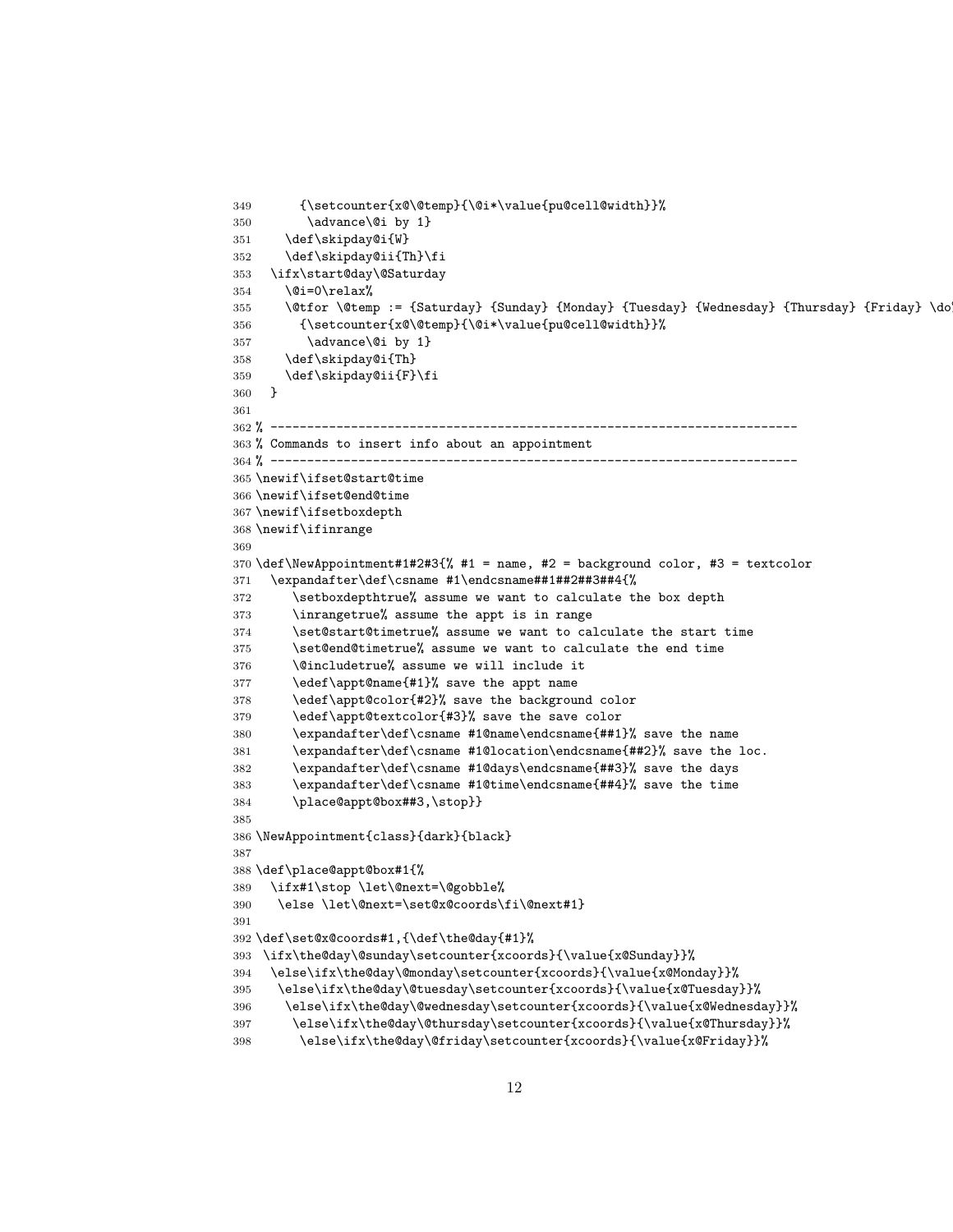```
399 \else\setcounter{xcoords}{\value{x@Saturday}}%
400 \if{if}{fi\fi\fi\fi\fi\fi\fi401 \edef\@@temp{\csname \appt@name @time\endcsname}%
402 \expandafter\set@y@coords\@@temp\stop}
403
404 \def\set@y@coords#1:#2-#3:#4\stop{%
405 \def\@starthour{#1}%
406 \def\@startminutes{#2}
407 \def\@endhour{#3}%
408 \def\@endminutes{#4}%
409 \ifnum#1<\value{start@time} \setcounter{ycoords}{\value{grid@height}}%
410 \edef\@starthour{\value{start@time}}
411 \def\@startminutes{0}
412 \set@start@timefalse%
413 \frac{13}{ }414 \ifnum#3<\value{end@time} \relax%
415 \else \edef\@endhour{\value{end@time}}
416 \def\@endminutes{0}%
417 \setcounter{ycoords@bot}{0}
418 \set@end@timefalse
419 \fi %
420 \ifset@start@time%
421 \setcounter{ycoords}{\value{grid@height}-(60*(#1-\value{start@time})+#2)}\fi%
422 \ifset@end@time%
423 \setcounter{ycoords@bot}{\value{grid@height}-(60*(#3-\value{start@time})+#4)}\fi%
424 \setlength{\box@depth}{\@endhour\cell@height + (\cell@height*\ratio{\@endminutes pt}{60pt}) %
425 - \@starthour\cell@height - (\cell@height*\ratio{\@startminutes pt}{60pt})}%
426 \ifnum#1<\value{end@time} \relax\else \inrangefalse \fi%
427 \draw@appt@box\place@appt@box}
428
429 \newif\if@include
430
431 \def\draw@appt@box{%
432 \ifweekends \relax % if we use 7-days, this won't change
433 \else \ifx \the@day\skipday@i \@includefalse \fi % first condition for change
434 \ifx \the@day\skipday@ii \@includefalse \fi\fi % second condition for change
435 \ifinrange \relax\else \@includefalse \fi %
436 \if@include %
437 \put(\value{xcoords},\value{ycoords}){\colorbox{\appt@color}{\parbox[t]{\cell@width}{\ %
438 \vspace{\box@depth}}}}
439 \thinlines
440 \put(\value{xcoords},\value{ycoords}){\line(1,0){\value{pu@cell@width}}}
441 \put(\value{xcoords},\value{ycoords@bot}){\line(1,0){\value{pu@cell@width}}}
442 \put(\value{xcoords},\value{ycoords}){%
443 \ \parbox[t]{\cell@width-8pt}{\mbox{}\\ \appt@textsize %
444 \ifdim\box@depth>\baselineskip
445 \textcolor{\appt@textcolor}{\csname \appt@name @name\endcsname} \\ %
446 \ifdim\box@depth>2\baselineskip
447 \textcolor{\appt@textcolor}{\csname \appt@name
448 @location\endcsname}\fi\fi }}\fi}
```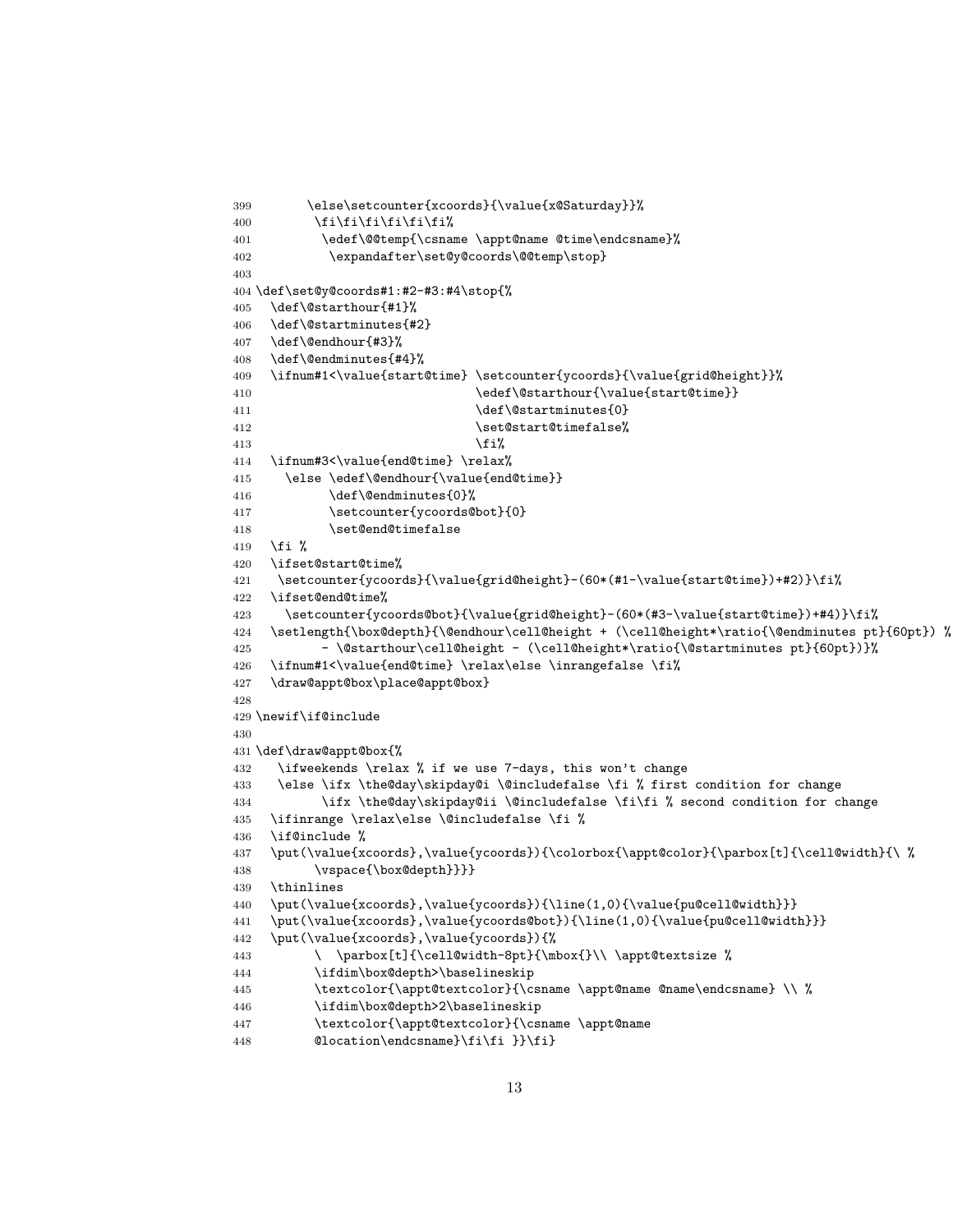```
449
450 \def\convert@class@time#1:#2-#3:#4\end@time{%
451 {\count1=#1\relax%
452 \count3=#3\relax%
453 \ifnum#1>12 \advance\count1 by -12\fi\relax%
454 \ifnum#3>12 \advance\count3 by -12\fi\relax%
455 \ifnum#1<12\relax%
456 \ifnum#3<12\relax \mbox{\the\count1:#2am--\the\count3:#4am}\relax%
457 \else \mbox{\the\count1:#2am--\the\count3:#4pm}\fi\relax%
458 \else \mbox{\the\count1:#2pm--\the\count3:#4pm}\fi\relax}}
459
460 \def\compute@box@depth#1:#2-#3:#4\end@bx{%
461 \setlength{\box@depth}{#3\cell@height + (\cell@height*\ratio{#4pt}{60pt}) %
462 - #1\cell@height - (\cell@height*\ratio{#2pt}{60pt})}}
463
464 \newcounter{ycoords@bot}
465
466 \newcounter{x@tempa}
467 \newcounter{x@tempb}
468 \newcounter{y@tempa}
469 \newcounter{y@tempb}
470 \newcounter{temp@cnt@a}
471
472 \newlength{\title@height}
473 \newlength{\label@height}
474 \settoheight{\label@height}{Wednesday}
475
476 \newcounter{pu@label@width}
477 \newlength{\center@hack}
478
479 \newenvironment{schedule}[1][:]%
480 {\bigskip
481 \calculate@grid@dimensions%
482 \setcounter{pu@grid@width}{\value{pu@cell@width}*\value{number@of@days}}%
483 \settowidth{\@temp@length}{\normalsize 12:00\ pm\ }%
484 \setcounter{pu@label@width}{1*\ratio{\@temp@length}{\unitlength}}%
485 \setcounter{pu@grid@top}{\value{grid@height}+(1*\ratio{\label@height}{\unitlength}) + %
486 (1*\ratio{.25in}{\unitlength})}%
487 \if#1:\relax \else%
488 \settoheight{\title@height}{\large #1}%
489 \addtocounter{pu@grid@top}{1*\ratio{\title@height}{\unitlength}}%
490 \fi%
491 \setlength{\center@hack}{(.5\linewidth-.5\unitlength*\value{pu@grid@width}+%
492 .5\unitlength*\value{pu@label@width})}%
493 \noindent\hspace*{\center@hack}%
494 \begin{picture}(\value{pu@grid@width},\value{pu@grid@top})%
495 \draw@grid
496 \add@labels
497 \if#1:\relax \else
498 \setcounter{ycoords}{\value{grid@height}+(1*\ratio{\label@height}{\unitlength}) + %
```

```
14
```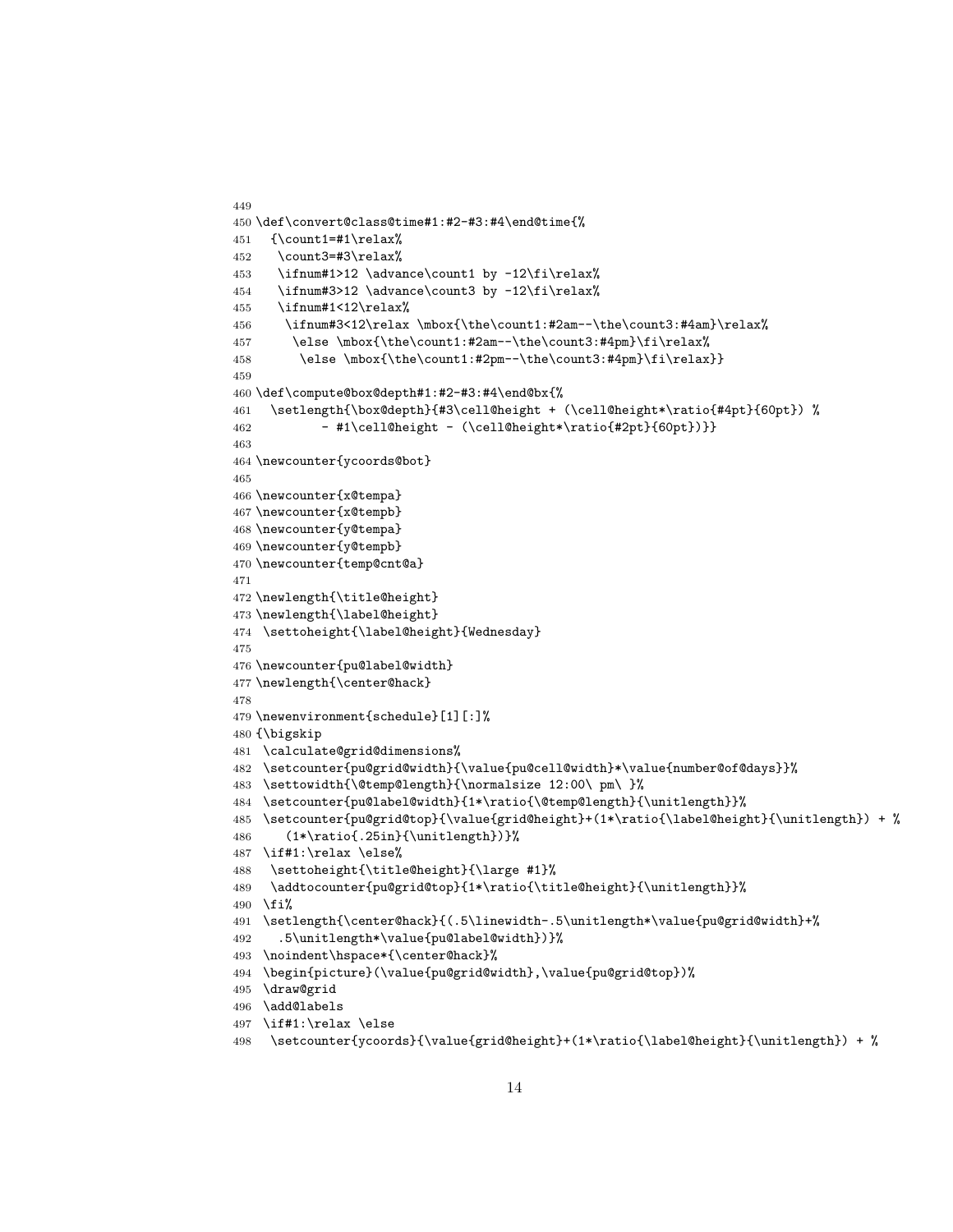```
499 (1*\ratio{.25in}{\unitlength})}
500 \setcounter{xcoords}{1*\ratio{\value{pu@grid@width} pt}{2 pt}}
501 \put(\value{xcoords},\value{ycoords}){\makebox(0,0)[b]{\Large #1}}
502 \fi
503 \add@times
504 \set@x@coords@for@days}
505 {\multiput(0,0)(\value{pu@cell@width},0){\value{dp@vlines}}{\line(0,1){\value{grid@height}}}
506 \end{picture}\bigskip}
507
508 \setlength{\fboxsep}{0in}
```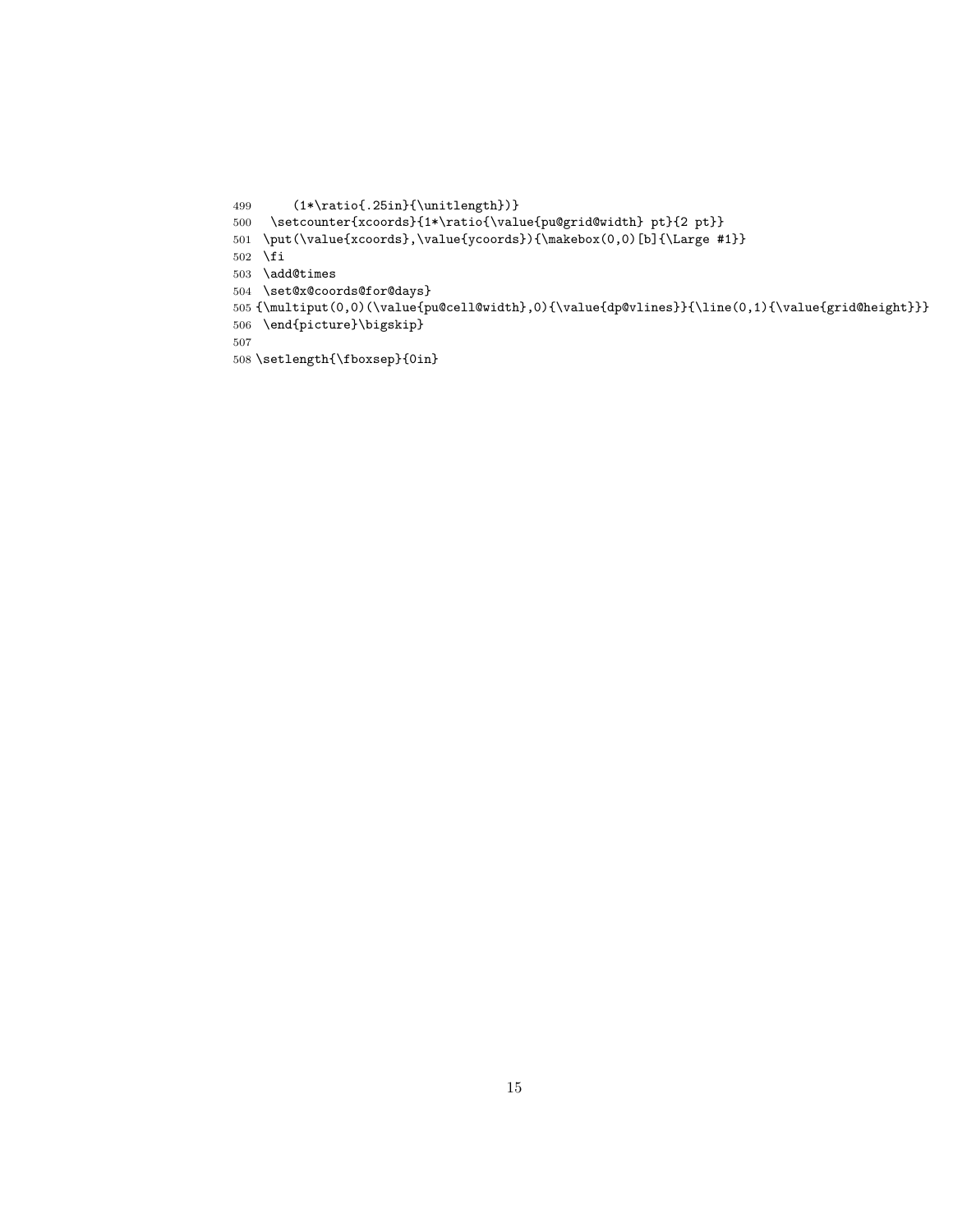# Change History

| v1.00                                      |                                        |
|--------------------------------------------|----------------------------------------|
| General: Initial version $1 \text{ v1.20}$ |                                        |
| v1.10                                      | General: Added switches for 12-        |
| General: Clarified 'noon' and 'mid-        | hour or 24-hour time notation $\,$ . 1 |

# Index

Numbers written in italic refer to the page where the corresponding entry is described; numbers underlined refer to the code line of the definition; numbers in roman refer to the code lines where the entry is used.

| Symbols                                                  | $\Gamma$ 12, 394                            | \appt@name                                |
|----------------------------------------------------------|---------------------------------------------|-------------------------------------------|
| $\sqrt{$ COtemp $401, 402$                               | $\{\texttt{Check} \dots \dots \ 389, 390\}$ | .377, 401, 445, 447                       |
| $\setminus$ @@temp@length  40                            | $\sqrt{Q}$ saturday<br>22                   | \appt@textcolor                           |
| $\sqrt{9}$ FCweek  145, 156                              | \@sfor  161, 167, 222                       | $\ldots$ 379, 445, 447                    |
| \@Friday  21, 156, 346                                   | \@starthour 405, 410, 425                   | \appt@textsize . 98, 443                  |
| $\text{OMOweek}$ 141, 152                                | \@startminutes                              |                                           |
| \@Monday  13, 152, 318                                   | $\ldots$ 406, 411, 425                      | B                                         |
| $\text{QSaQweek}$ 146, 157                               | $\text{Qsumday} \dots \dots \quad 10, 393$  | $\b{baselineskip}$ . 444, 446             |
| $\text{QSaturday} \dots 23, 353$                         | $\text{Ctemp}$<br>313,                      | $\begin{bmatrix} 1, & 148 \end{bmatrix}$  |
| $\sqrt{Q}$ Su@week  140, 151                             | 314, 320,<br>321.                           | \bigskip  480, 506                        |
| \@Sunday  11, 151, 311                                   | 327, 328, 334,                              | $\text{box@depth}$ . 31, 424,             |
| $\degree$ TCweek  142, 153                               | 335, 341, 342,                              | 438, 444, 446, 461                        |
| $\Omega$ 144, 155                                        | 348, 349, 355, 356                          | $\text{box@width} \dots$ 33, 34           |
| \@Thursday 19, 155, 339                                  | \@temp@length                               |                                           |
| \@Tuesday . 15, 153, 325                                 | $\ldots$ 39, 483, 484                       | $\mathbf C$                               |
| $\text{WQweek}$ 143, 154                                 | $\text{\textbackslash} 313, 320, 327,$      | \calculate@grid@dimensions                |
| $\text{Wednesday}$ 17, 154, 332                          | 334, 341, 348, 355                          | $\ldots$ 116, 127, 481                    |
| \@endhour . 407, 415, 424                                | $\text{Otherwise} \dots 18, 397$            | $\cell@height$ . 27, 28,                  |
| \@endminutes                                             | $\text{Outuseday} \dots 14, 395$            | 109, 110, 137,                            |
| $\ldots$ 408, 416, 424                                   | $\text{Qwednesday} \dots 16, 396$           | 424, 425, 461, 462                        |
| $\left\{\text{Cfriday }\dots \dots \quad 20,398\right\}$ | $\text{Qwhilenum}$ 163                      | \cell@width                               |
| $\text{Qgobble} \dots \dots \dots \ 389$                 | $\binom{1}{2}$ 443, 445                     | $\ldots$ 29, 30, 111,                     |
| $\sqrt{9i}$ 89, 167, 169,                                |                                             | 112, 136, 437, 443                        |
| 223, 312, 314,                                           |                                             | $\text{CellHeight}$ $\underline{1}$ , 109 |
| 315, 319, 321,                                           | $\setminus$ 437, 443, 483                   | \CellWidth $\ldots$ 1, 111                |
| 322, 326, 328,                                           |                                             | \center@hack                              |
| 329,<br>333,<br>335,                                     | $\mathbf{A}$                                | $\ldots$ 477, 491, 493                    |
| 336,<br>340, 342,                                        | $\add@labels$ $150, 496$                    | $\coloneq$ $35, 36$                       |
| 343.<br>347, 349,                                        | $\add$ Otimes $165, 503$                    | $\cdot$ $\cdot$ 437                       |
| 350, 354, 356, 357                                       | \adjusted@cell@height                       | \compute@box@depth . 460                  |
| $\text{\textdegree}$ 433-435                             | $\ldots \ldots \ldots$ 44, 137              | \compute@number@of@cells                  |
| \@includetrue  376                                       | \adjusted@cell@width                        | $\ldots \ldots \ldots 92, 93$             |
| 90, 222, 226,<br>\@j<br><b>Carlo Co</b>                  | 43, 136<br>.                                | \convert@class@time 450                   |
| $229 - 231, 233, 288$                                    | \appt@color  378, 437                       | \count $451-454, 456-458$                 |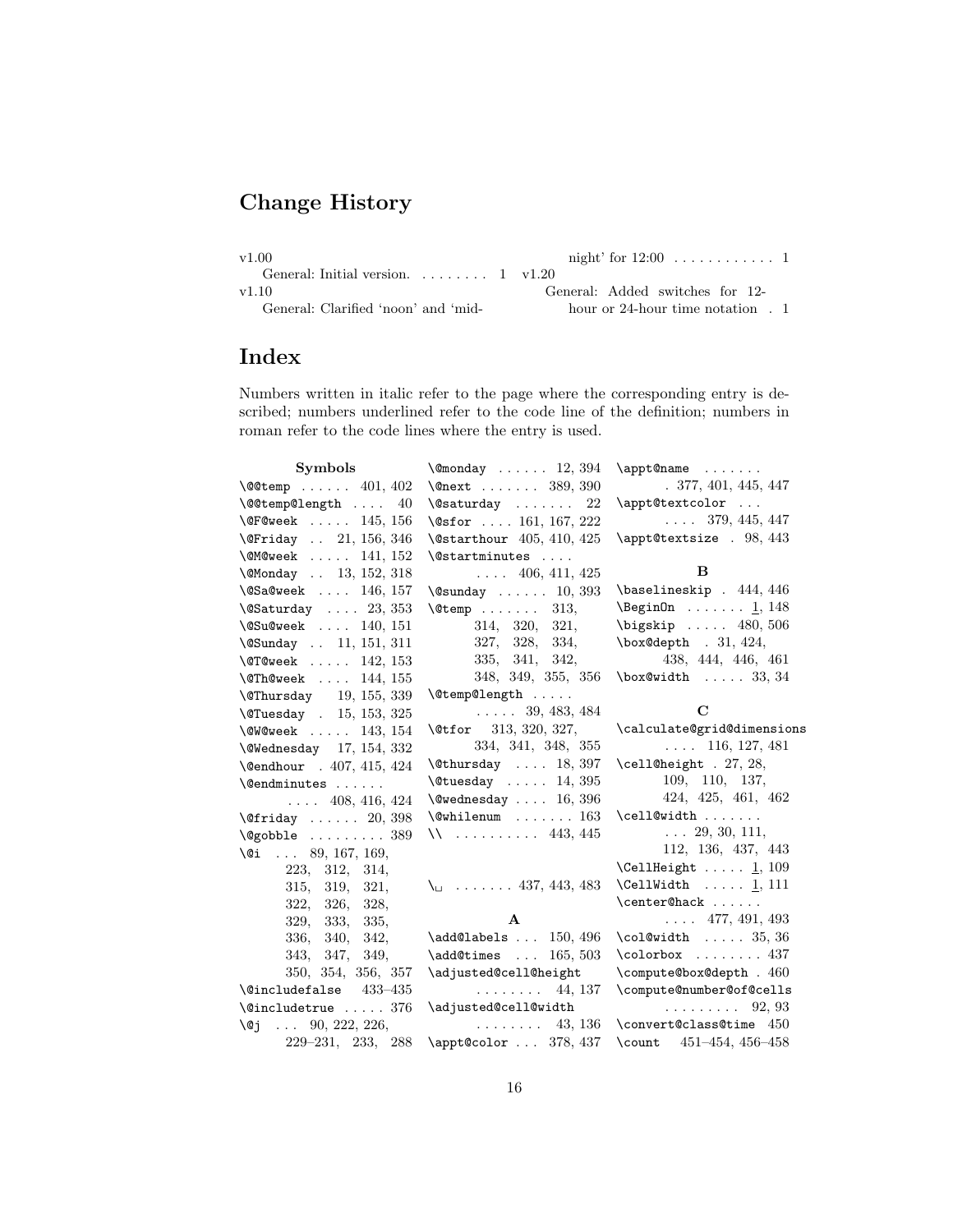| $\definecolor 6 \mathbf{)}$<br>$\downarrow$ do@days  151-157, 291 |  |
|-------------------------------------------------------------------|--|
| \draw@appt@box 427, 431                                           |  |
| $\d$ raw@grid  127, 495                                           |  |
| E,                                                                |  |
| $\end{O}$ 460                                                     |  |
| $\end$ Compute  92, 93                                            |  |

 $\verb+\end@time + \ldots + 450$ F

| $\text{1}$ $\text{1}$ $\text{2}$ $\text{1}$ $\text{2}$ $\text{2}$ $\text{3}$ $\text{3}$ $\text{4}$ $\text{5}$ $\text{5}$ $\text{6}$ $\text{7}$ $\text{7}$ $\text{8}$ $\text{1}$ $\text{1}$ $\text{1}$ $\text{2}$ $\text{1}$ $\text{2}$ $\text{1}$ $\text{2}$ $\text{1}$ $\text{2}$ $\text{3}$ $\text{4}$ $\text{5$ |  |  |  |
|--------------------------------------------------------------------------------------------------------------------------------------------------------------------------------------------------------------------------------------------------------------------------------------------------------------------|--|--|--|
| $\text{fill}$ ength  38                                                                                                                                                                                                                                                                                            |  |  |  |
| $\text{FiveDay} \dots \dots \underline{1}, 105$                                                                                                                                                                                                                                                                    |  |  |  |

D

#### H

 $\label{eq:1} \verb+\hspace+1+ \verb+\hspace+1+ \verb+\hspace+1+ \verb+\hspace+1+ \verb+\hspace+1+ \verb+\hspace+1+ \verb+\hspace+1+ \verb+\hspace+1+ \verb+\hspace+1+ \verb+\hspace+1+ \verb+\hspace+ \verb+\hspace+ \verb+\hspace+ \verb+\hspace+ \verb+\hspace+ \verb+\hspace+ \verb+\hspace+ \verb+\hspace+ \verb+\hspace+ \verb+\hspace+ \verb+\hspace+ \verb+\hspace+ \verb+\hspace+ \verb+\hspace+ \verb+\hspace+ \verb+\hspace+ \verb+\hspace+ \verb+\hspace+ \verb+\hspace+ \verb+\hspace+ \verb+\hspace+ \verb+\hspace+ \$ 

### I

| $\left\{436 \ldots 429, 436\right\}$ |
|--------------------------------------|
| $\left\{44, 446\right\}$             |
| \ifinrange $\ldots$ 368, 435         |
| \ifset@end@time 366, 422             |
| \ifset@start@time                    |
| $\ldots \ldots \ldots 365, 420$      |
| \ifsetboxdepth  367                  |
| $\{$ iftwelve  88,                   |
| 171, 181, 191,                       |
| 201, 211, 235,                       |
| 245, 255, 265, 275                   |
| \ifweekends                          |
| $. \t87, 117, 304, 432$              |
| \IncludeWeekends  101                |
| $\in$ 126                            |
| $\infty$ 373                         |

### L

| \label@height                          |
|----------------------------------------|
| .473,474,485,498                       |
| $\text{Large} \dots \dots \dots 501$   |
| \let  389, 390                         |
| $\{\text{line} \dots \dots \quad 129,$ |
| 131, 440, 441, 505                     |
| \line@thickness                        |
| $\ldots$ 41, 42, 134–137               |
| \LineThickness  134                    |
| \linethickness 128, 135                |
| \linewidth  491                        |

| \makebox 174, 178, 184, |      |      |
|-------------------------|------|------|
| 188.                    | 194, | 198, |
| 204.                    | 208, | 213, |
| 216,                    | 238, | 242. |
| 248.                    | 252, | 258, |
| 262.                    | 268, | 272. |
| 277,                    | 280, | 294. |
| 296,                    | 298, | 300, |

302, 305, 307, 501 \multiput . 129, 131, 505

M

N

| $\texttt{\textbackslash} \mathbb{R}$ $2$             |
|------------------------------------------------------|
| \NewAppointment                                      |
| $\ldots$ $\ldots$ 1, 370, 386                        |
| $\neq 89, 90$                                        |
| $\text{newcounter } 32, 46-56,$                      |
| 58, 60, 63, 64,                                      |
| $66-75, 78-84,$                                      |
| 464, 466-470, 476                                    |
| \newenvironment  479                                 |
|                                                      |
| 87, 88, 365-368, 429                                 |
| $\neq$ length 27, 29, 31,                            |
| $33, 35, 37-41,$                                     |
| 43, 44, 472, 473, 477                                |
| $\neq$<br>86                                         |
| $\backslash$ NoWeekends $\ldots \ldots \ldots \ 102$ |
|                                                      |

### P

| $\parbox{1.1cm}{parbox} \ldots 437, 443$ |                |                        |  |
|------------------------------------------|----------------|------------------------|--|
| \place@appt@box                          |                |                        |  |
|                                          |                | $\ldots$ 384, 388, 427 |  |
| $\ProvidesFile \dots 1$                  |                |                        |  |
| $\ProvidesPackage \dots 3$               |                |                        |  |
| \put 173, 177, 183,                      |                |                        |  |
|                                          | 187, 193, 197, |                        |  |
|                                          | 203, 207, 212, |                        |  |
|                                          | 215, 237, 241, |                        |  |
|                                          | 247, 251, 257, |                        |  |
|                                          | 261, 267, 271, |                        |  |
|                                          | 276, 279, 294, |                        |  |
|                                          | 296, 298, 300, |                        |  |
|                                          | 302, 305, 307, |                        |  |
|                                          |                | 437, 440-442, 501      |  |
|                                          | $\mathbf R$    |                        |  |
|                                          |                |                        |  |
| $\tau$ io  110, 112,                     |                |                        |  |
|                                          | 292, 424, 425, |                        |  |

S  $\sch@depth$  ....... 37 \scriptsize ....... 99 \set@end@timefalse . 418 \set@end@timetrue . 375 \set@start@timefalse . . . . . . . . . . . 412 \set@start@timetrue 374 \set@x@coords . 390, 392 \set@x@coords@for@days . . . . . . . . 310, 504 \set@y@coords . 402, 404 \setboxdepthtrue . . 372 \settoheight . . 474, 488 \settowidth . . . . . . . 483  $\S$ evenDay . . . . . . 1, 104 \skipday@i . . . 316, 323, 330, 337, 344, 351, 358, 433  $\kappa$ ipday@ii ... 317, 324, 331, 338, 345, 352, 359, 434 \start@day . . . . . . . . 148, 151–156, 311, 318, 325, 332, 339, 346, 353 \step .... 161, 167, 222 \stop . 384, 389, 402, 404  $\text{SubUnits} \dots \dots \underline{1}, 113$ 

461, 462, 484– 486, 489, 498–500 \RequirePackage . . 4, 5

#### T

| $\label{thm:subspace}$ $\therefore$ $\therefore$ $\therefore$<br>86 |
|---------------------------------------------------------------------|
| \textcolor  445, 447                                                |
| $\text{TextSize} \dots \underline{1}, 98, 99$                       |
| \the@day                                                            |
| $.392 - 398, 433, 434$                                              |
| \the@minutes 230, 231,                                              |
| 238, 242, 248,                                                      |
| 252, 258, 262,                                                      |
| 268, 272, 277, 280                                                  |
| \the@tempc                                                          |
| .213, 216, 277, 280                                                 |
| \the@tempd                                                          |
| . 174, 178, 184,                                                    |
| 188, 194, 198,                                                      |
| 204, 208, 238,                                                      |